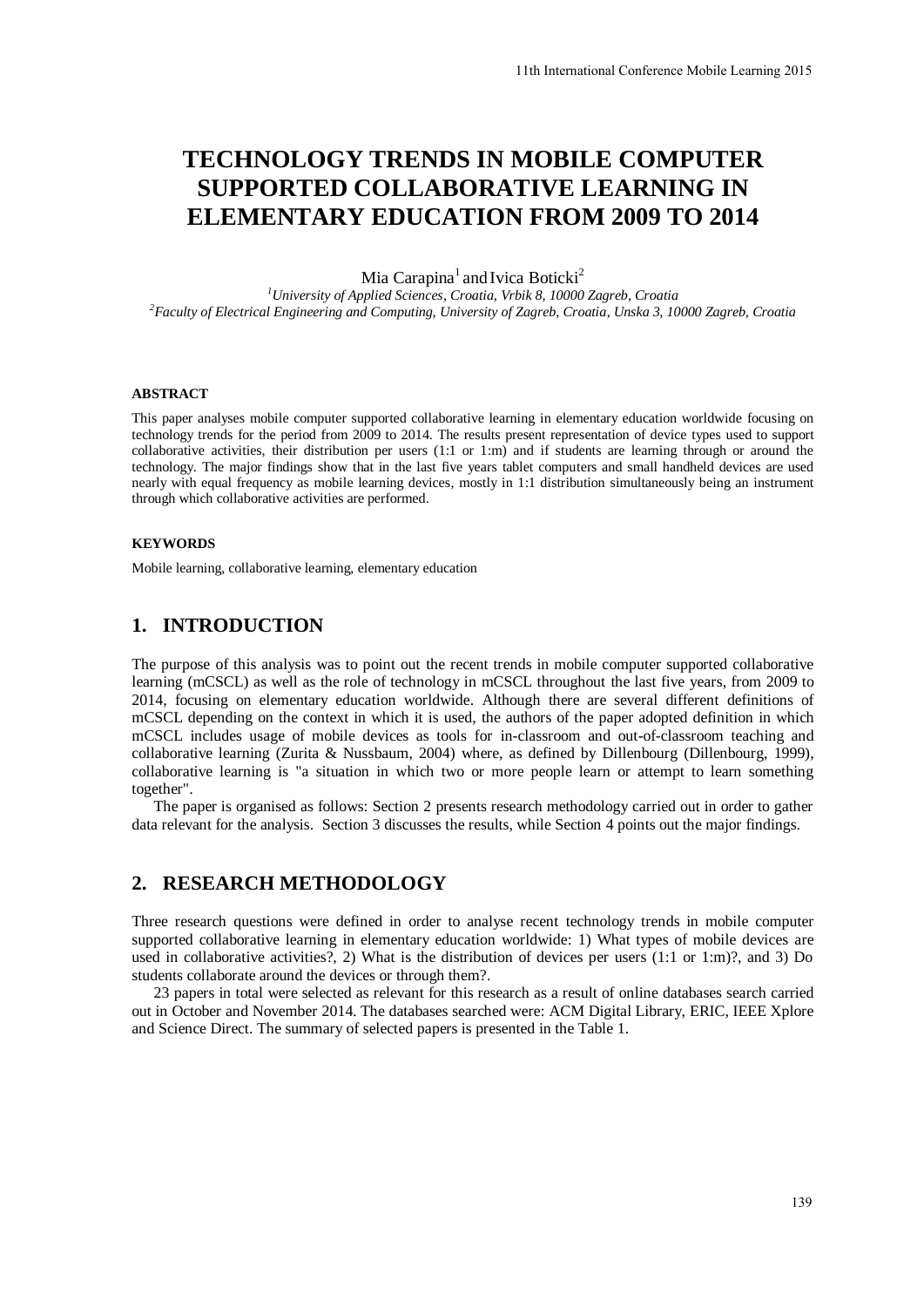<span id="page-1-0"></span>

| <b>Authors</b>                                                   | Paper description                                                                                                                                                                                                                                       | Devices used                                           |
|------------------------------------------------------------------|---------------------------------------------------------------------------------------------------------------------------------------------------------------------------------------------------------------------------------------------------------|--------------------------------------------------------|
| (Lan, Sung, &<br>Chang, 2009)                                    | This study attempts to implement a cooperative reading environment<br>for EFL early reading using a mobile-device-supported computer-<br>assisted reciprocal early English reading (CAREER) system.                                                     | Tablet computer                                        |
| (Nussbaum et al.,<br>2009)                                       | This paper reports on the design of a digital system that aims to support<br>the practice of face-to-face collaboration on open ended tasks.                                                                                                            | Handheld device                                        |
| (W. Chen, Looi, &<br>Tan, 2009)                                  | This paper analyses the role of different communication modes in<br>students' collaborative learning.                                                                                                                                                   | Tablet computer                                        |
| (Hung, Young, &<br>Lin, 2009)                                    | This study is aimed to develop a face-to-face collaborative English<br>vocabulary acquisition game system on portable devices, called<br>Wireless Crossword Fan-Tan Game (WiCFG).                                                                       | Tablet computer                                        |
| (Lin, Wong, Shao,<br>Niramitranon, &<br>Tong, 2010)              | The paper investigates the effects of collaborative concept mapping of<br>a 1:1 digital learning environment, comparing with a 1:m environment<br>in terms of students' overall learning gains, knowledge retention and<br>quality of the concept maps. | Tablet computer                                        |
| (W. Chen, Looi, &<br>Tan, 2010)                                  | This exploratory study analyses<br>how students use<br>different<br>communication modes to share information, negotiate meaning and<br>construct knowledge in the process of doing a group learning activity.                                           | Tablet computer                                        |
| (Looi, Chen, & Ng,<br>2010)                                      | This paper describes the findings of an exploratory cycle of a design-<br>based research project and examines the learning effectiveness of<br>collaborative activities that are supported by the GroupScribbles.                                       | Tablet computer                                        |
| (Guerrero, Ochoa,<br>& Collazos, 2010)                           | This paper presents the design of a Collaborative Learning activity and<br>the corresponding mobile software tool developed to support teaching<br>grammar to primary education students.                                                               | Handheld device<br>Personal computer                   |
| (Roschelle,<br>Rafanan, Estrella,<br>Nussbaum, &<br>Claro, 2010) | The paper investigates whether an existing face-to-face CSCL tool<br>from Chile called Eduinnova might serve as the basis of an effective<br>CSCL practice in U.S. primary school classrooms.                                                           | Handheld device                                        |
| (Sánchez &<br>Olivares, 2011)                                    | The paper presents the results obtained with the implementation of a<br>series of learning activities based on Mobile Serious Games (MSGs)<br>for the development of problem solving and collaborative skills.                                          | Tablet computer                                        |
| (Chang, Chen, &<br>Hsu, 2011)                                    | This paper demonstrates the impact of different teaching strategies on<br>the learning performance of environmental education. The major<br>contribution of this study is the introduction of WebQuest into the<br>outdoor instruction.                 | Handheld device<br>Personal computer                   |
| (Hwang, Chu, Lin,<br>& Tsai, 2011)                               | In this study, a grid-based knowledge acquisition approach is proposed<br>and a Mindtool is developed to help students organize and share<br>knowledge for differentiating a set of learning targets based on what<br>they have observed in the field.  | Handheld device                                        |
| (Wong, Boticki,<br>Sun, & Looi, 2011)                            | This<br>paper narrates researchers'<br>journey of conceptualizing,<br>prototyping, implementing trials, reflecting, refining, and doing the<br>design formalization of Chinese-PP - a mCSCL solution for Chinese<br>character learning.                 | Handheld device                                        |
| (Pemberton &<br>Winter, 2011)                                    | The paper reports the results of an empirical evaluation of the learning<br>experience with Invisible Buildings, a mobile collaborative game-based<br>activity for schoolchildren.                                                                      | Handheld device                                        |
| (Lin, Shao, Wong,<br>Li, & Niramitranon,<br>2011)                | This study aimed to develop a collaborative and manipulative virtual<br>Tangram puzzle to facilitate children to learn geometry in the<br>computer-supported collaborative learning environment with Tablet<br>PCs.                                     | Tablet computer                                        |
| (Lu et al., 2011)                                                | The paper proposes a hybrid approach to combine the key elements and<br>appeals of traditional arts with the convenience and immediacy of<br>interactive technologies.                                                                                  | Tablet computer<br>Multimedia<br>environment and other |
| (Nordmark &<br>Milrad, 2012)                                     | The paper explores indicators for creative collaboration, of learning<br>supported by mobile technologies, and of awareness of multimodal<br>approaches for self-expression and meaning making for further DBR.                                         | Handheld device                                        |
| (Y.-H. Chen, Lin,<br>Looi, Shao, &<br>Chan, 2012)                | The paper provides an account of learning arithmetic skills in an<br>interesting way through the collaborative playing of a puzzle game.                                                                                                                | Tablet computer                                        |

Table 1. Summary of selected papers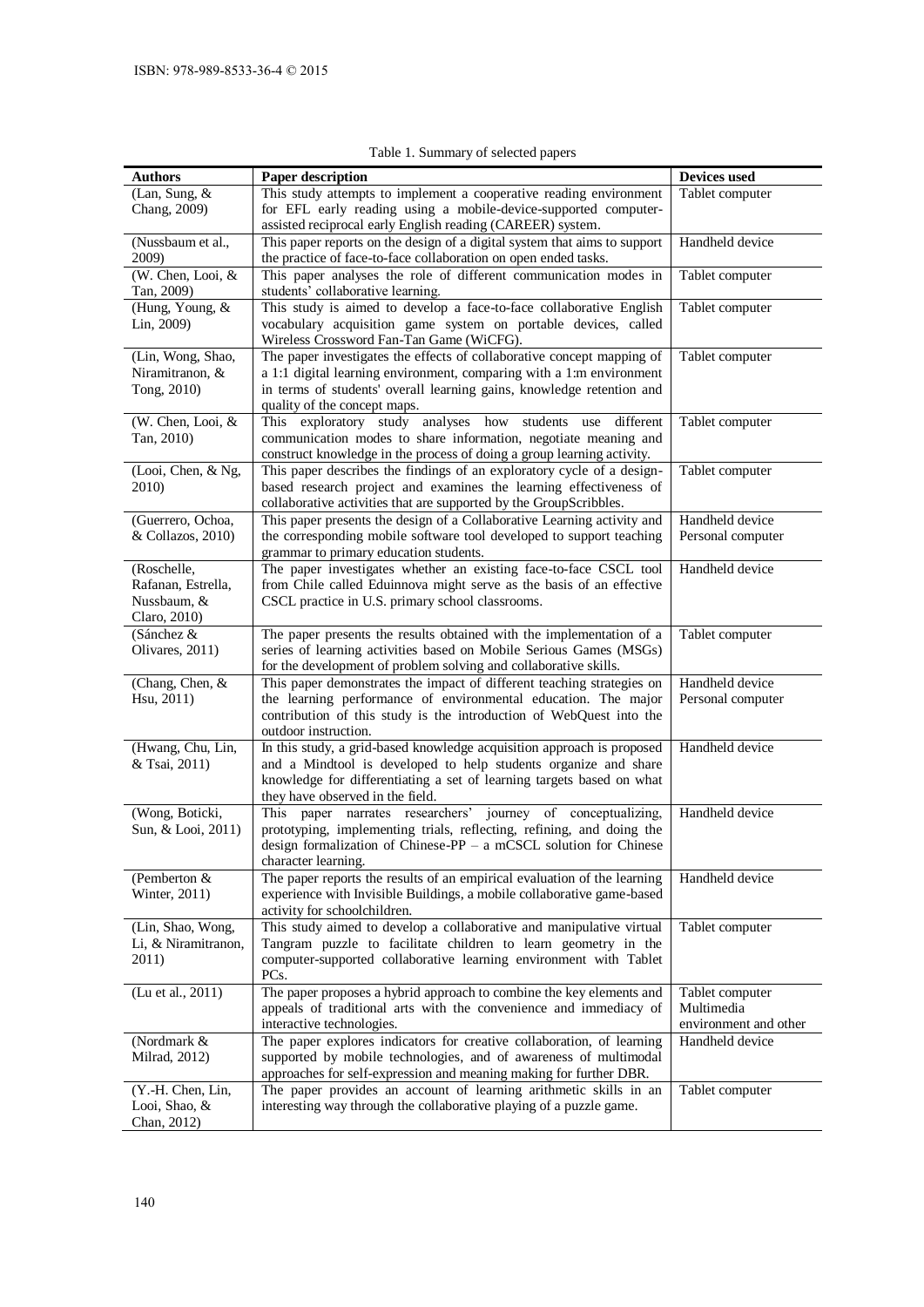| (Bollen, Gijlers, $\&$ | This paper reports on the results of research efforts in investigating  | Tablet computer |
|------------------------|-------------------------------------------------------------------------|-----------------|
| van Joolingen,         | conditions that are advantageous in collaborative drawing activities in |                 |
| 2012)                  | learning scenarios for young students.                                  |                 |
| (Boticki, Wong, &      | The paper describes the design of a technology platform for supporting  | Handheld device |
| Looi, $2013$ )         | content-independent collaborative mobile learning in the classroom.     |                 |
| (Furió, González-      | The study determines whether the AR iPhone game has better learning     | Handheld device |
| Gancedo, Juan,         | outcomes than a traditional game.                                       |                 |
| Seguí, & Rando,        |                                                                         |                 |
| 2013)                  |                                                                         |                 |
| (Chiang, Yang, $\&$    | In this study, a location-based augmented reality (AR) environment      | Handheld device |
| Hwang, 2014)           | with a five-step guiding mechanism is developed to guide students to    |                 |
|                        | share knowledge in inquiry learning activities.                         |                 |
| (Falloon & Khoo,       | This paper explores young students' talk in iPad-supported              | Tablet computer |
| 2014)                  | collaborative learning environments.                                    |                 |

#### **3. RESULTS**

The gathered data from the selected papers was analysed on the bases of the research questions. The results are presented hereafter.

Three different groups of devices used for mobile learning were identified by the authors: 1) small handheld devices, being devices that one can hold in his/hers hand and are pocket-sized, 2) tablet computers, essentially being bigger handheld computers, and 3) other devices which are not mobile devices but are used to support the activity in combination with the mobiles. The analysed data from selected papers showed moderately higher representation of tablet computers (44%) compared to handheld devices (41%). The other devices, for example personal computers or projector screens, were used 15% of the time in combination with handhelds and tablet computers.

Secondly, the distribution of devices per activity was observed and classified into one of three categories: 1) one-per-one or 1:1, 2) one-per-many or 1:m, and 3) combined usage of these two per activity. The 1:1 distribution refers to one device per user usage, while 1:m indicates one device per more than one user usage. Also, a collaborative activity can be carried out in combination of these two, for example if every student has its own device but shares the work on common screen. The devices are mostly used in 1:1 distribution (76%), followed by 1:m distribution (20%) and in combination (4%).

And third, the purpose of devices was explored and was determined that the activity can be carried out in three ways: 1) through and 2) around the device or 3) in combination of these two. The activity in which collaboration is facilitated and carried out by the device as infrastructure through which students communicate and collaborate is referred to as "through", whereas the situation in which students are gathered around the device in order to collaborate is referred to as "around". Also, the activity can be a combination of these two when, for example, a group of students is working together around technology, but with another group through technology. The activities are most frequently organized through devices (70%), while minority is held around (26%) or in combination of these two (4%).

## **4. CONCLUSION**

This paper analysed the context of collaborative mobile learning activities that took place in the elementary education worldwide from 2009 to 2014 focusing on technology trends. From the gathered data it can be concluded that the tablet computers and small handheld devices are used almost equally throughout this period. The most common distribution of devices for the last five years was 1:1. The devices mostly serve as instruments through which the collaborative activity is performed.

According to the gathered data it is to be expected that in the near future the research in mCSCL will continue on 1:1 distribution of devices per users spawning the development of software and frameworks which use mobile devices as tools for collaboration.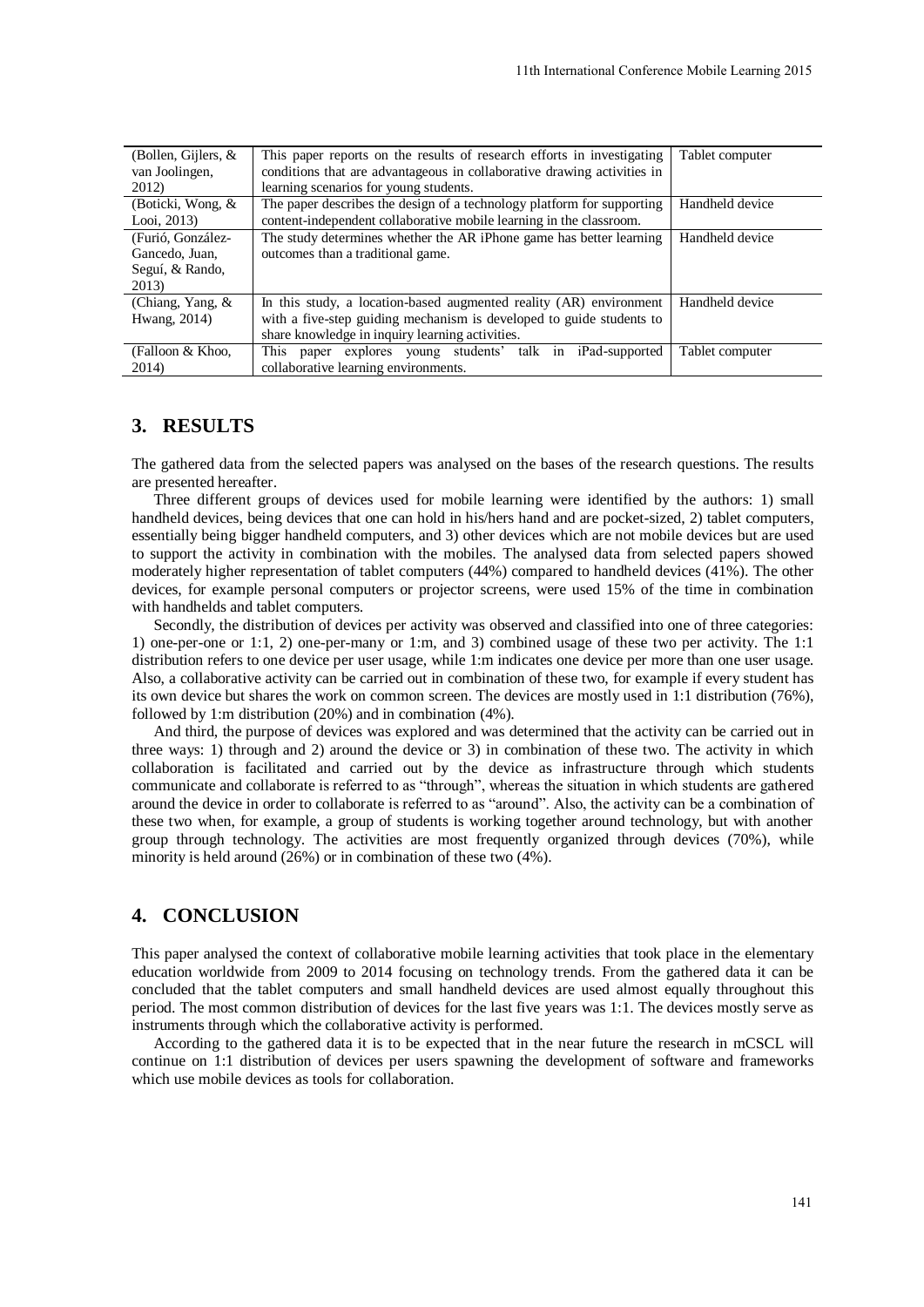## **ACKNOWLEDGMENT**

This work has been fully supported by Croatian Science Foundation under the project UIP-2013-11-7908.

#### **REFERENCES**

- Bollen, L., Gijlers, H., & van Joolingen, W. (2012). Computer-Supported Collaborative Drawing in Primary School Education --- Technical Realization and Empirical Findings. In *Proceedings of the 18th International Conference on Collaboration and Technology* (pp. 1–16). Berlin, Heidelberg: Springer-Verlag. doi:10.1007/978-3-642-33284-5\_1
- Boticki, I., Wong, L. H., & Looi, C.-K. (2013). Designing Technology for Content-Independent Collaborative Mobile Learning. *IEEE Transactions on Learning Technologies*, *6*(1), 14–24. doi:http://doi.ieeecomputersociety.org/10.1109/TLT.2012.8
- Chang, C.-S., Chen, T.-S., & Hsu, W.-H. (2011). The study on integrating WebQuest with mobile learning for environmental education. *Computers & Education*, *57*(1), 1228–1239. doi:http://dx.doi.org/10.1016/j.compedu.2010.12.005
- Chen, W., Looi, C.-K., & Tan, S. (2009). Integrating CMC and Verbal Discussions in Students' Collaborative Learning in a F2F Classroom. In *Proceedings of the 9th International Conference on Computer Supported Collaborative Learning - Volume 1* (pp. 315–319). International Society of the Learning Sciences. Retrieved from http://dl.acm.org/citation.cfm?id=1600053.1600101
- Chen, W., Looi, C.-K., & Tan, S. (2010). What do students do in a F2F CSCL classroom? The optimization of multiple communications modes. *Computers & Education*, *55*(3), 1159–1170. doi:http://dx.doi.org/10.1016/j.compedu.2010.05.013
- Chen, Y.-H., Lin, C.-P., Looi, C.-K., Shao, Y., & Chan, T.-W. (2012). A Collaborative Cross Number Puzzle Game to Enhance Elementary Students' Arithmetic Skills. *Turkish Online Journal of Educational Technology - TOJET*, *11*(2),  $1 - 14.$
- Chiang, T. H. C., Yang, S. J. H., & Hwang, G.-J. (2014). Students' online interactive patterns in augmented reality-based inquiry activities. *Computers & Education*, *78*(0), 97–108. doi:http://dx.doi.org/10.1016/j.compedu.2014.05.006
- Dillenbourg, P. (1999). What do you mean by ' collaborative learning '? *Collaborative Learning Cognitive and Computational Approaches*, *1*(6), 1–15.
- Falloon, G., & Khoo, E. (2014). Exploring young students' talk in iPad-supported collaborative learning environments. *Computers & Education*, *77*(0), 13–28. doi:http://dx.doi.org/10.1016/j.compedu.2014.04.008
- Furió, D., González-Gancedo, S., Juan, M.-C., Seguí, I., & Rando, N. (2013). Evaluation of learning outcomes using an educational iPhone game vs. traditional game. *Computers & Education*, *64*(0), 1–23. doi:http://dx.doi.org/10.1016/j.compedu.2012.12.001
- Guerrero, L. A., Ochoa, S., & Collazos, C. (2010). A mobile learning tool for improving grammar skills. *Procedia Social and Behavioral Sciences*, *2*(2), 1735–1739. doi:http://dx.doi.org/10.1016/j.sbspro.2010.03.975
- Hung, H.-C., Young, S. S.-C., & Lin, C.-P. (2009). Constructing the Face-to-face Collaborative Game-based Interacted Environment for Portable Devices in English Vocabulary Acquisition. In *Proceedings of the 9th International Conference on Computer Supported Collaborative Learning - Volume 1* (pp. 370–374). International Society of the Learning Sciences. Retrieved from http://dl.acm.org/citation.cfm?id=1600053.1600109
- Hwang, G.-J., Chu, H.-C., Lin, Y.-S., & Tsai, C.-C. (2011). A knowledge acquisition approach to developing Mindtools for organizing and sharing differentiating knowledge in a ubiquitous learning environment. *Computers & Education*, *57*(1), 1368–1377. doi:http://dx.doi.org/10.1016/j.compedu.2010.12.013
- Lan, Y.-J., Sung, Y.-T., & Chang, K.-E. (2009). Let us read together: Development and evaluation of a computer-assisted reciprocal early English reading system. *Computers & Education*, *53*(4), 1188–1198. doi:10.1016/j.compedu.2009.06.002
- Lin, C.-P., Shao, Y., Wong, L.-H., Li, Y.-J., & Niramitranon, J. (2011). The Impact of Using Synchronous Collaborative Virtual Tangram in Children's Geometric. *Turkish Online Journal of Educational Technology - TOJET*, *10*(2), 250– 258.
- Lin, C.-P., Wong, L.-H., Shao, Y., Niramitranon, J., & Tong, C.-J. (2010). 1:1 Learning Technology to Support Collaborative Concept Mapping: A Case Study of Social Studies Lesson in Elementary School. *Wireless, Mobile and Ubiquitous Technologies in Education (WMUTE), 2010 6th IEEE International Conference on*. doi:10.1109/WMUTE.2010.17